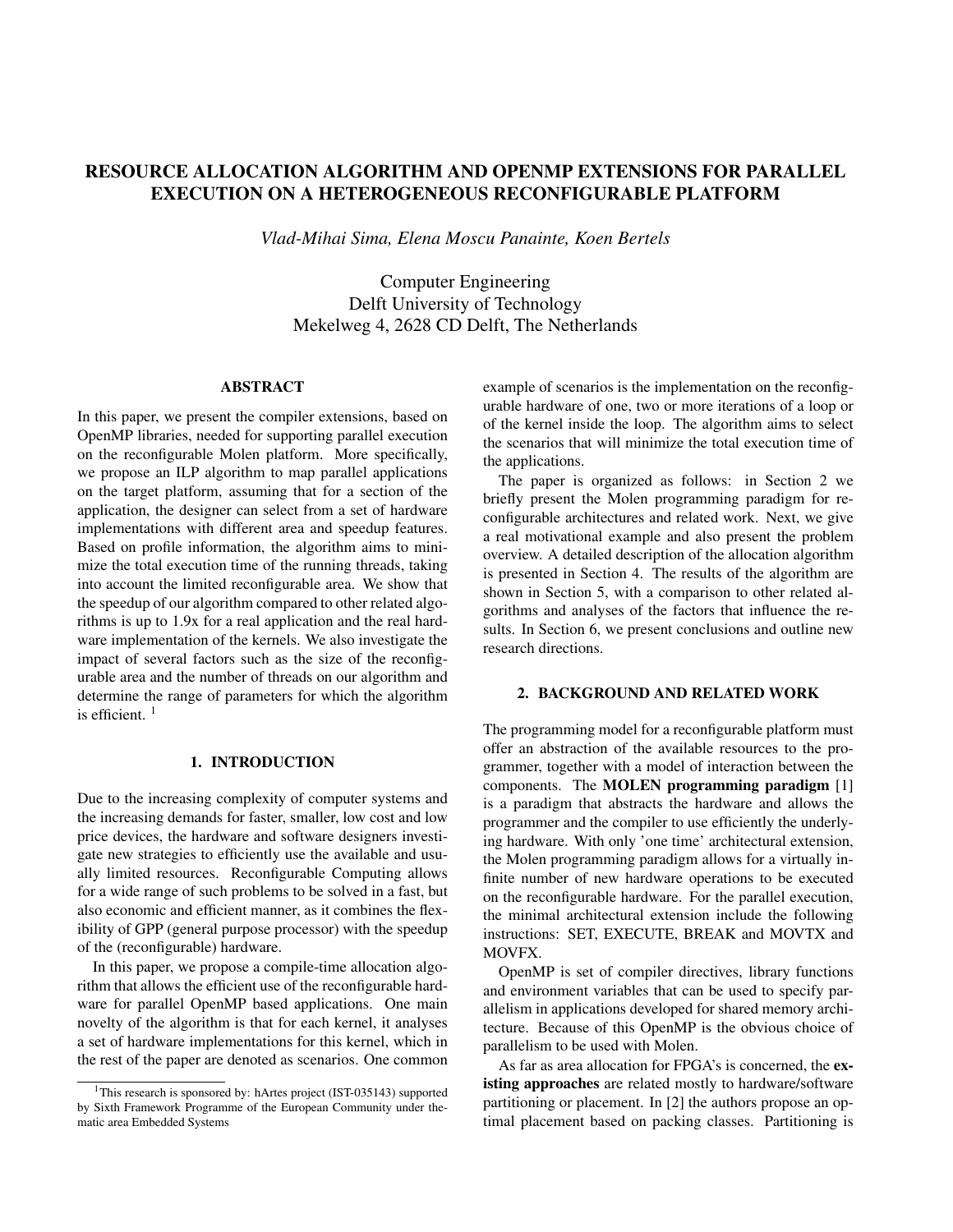discussed in [3] from the algorithmic point of view. Two formulations of the problem are given, and it is proven that one is NP-hard while the other has a polynomial solution. A simulated annealing algorithm is described in [4] for architectures that support just serial execution. Dynamic granularity selection is addressed in [5] where an algorithm is given to identify the possible partitions for an application. In [6], two ILP algorithms are given, which minimize the reconfiguration area by deciding if a kernel should always be configured, should run in software or just be reconfigured as needed. All these approaches have in common the fact that they consider a task can be implemented either in software or hardware.

Run-time solutions for allocation are presented in [7] and [8] where an algorithm based on early partial reconfiguration and incremental reconfiguration is presented.

#### 3. PROBLEM OVERVIEW

Assume we have several threads that use OpenMP pragmas, for each thread, several implementations can be available, each with its specific software execution time, hardware execution time and area requirements (an example is given in Table 1 for a real application).

The solution we propose for an efficient FPGA area allocation is to select at compile-time a specific scenario for each of the threads such that the area of all the scenarios is less than the total area available. The configuration can be done just once as now there will be no conflicts.

Problem statement: We call a scenario a set of implementations for a kernel executed inside an application thread. In our context, a kernel can be composed of multiple functions, for which the execution time is an important percent of the total execution time of the thread. The scenario -  $s_j$  - will be characterized by: software execution time  $t_{sw}$ , hardware execution time  $t_{hw}$  and area occupied a. The scenarios are generated based on the available hardware implementations and profiling information. A scenario group represents a set of all available scenarios for a particular kernel  $K_i$ . Assuming we have m scenarios for kernel  $K_i: SG_{K_i} = \{s_{i,j}, j = \overline{1..m}/s_{i,j} = (t_{sw}, t_{hw}, a)\}.$ 

Our problem can be formulated as follows: having a set of scenario groups  $SGS = \{SG_{K_1}, SG_{K_2}, ... SG_{K_n}\}\$ that are in conflict at runtime, and a total area S, determine the particular scenarios selection that will be used  $SS = \{s_i/s_i \in SG_i\}$  that minimizes the total execution time of the running threads taking into account the parallel hardware execution on the reconfigurable hardware and the limited size of the reconfigurable area.

## 4. RECONFIGURABLE HARDWARE ALLOCATOR FOR OPENMP AND MOLEN

#### 4.1. MOLEN extensions for OpenMP

The minimal case of MOLEN (see [1] for further details) that allows parallel execution just for CCUs while the CPU is stalled is not suited for multiple application scenario. For the complete case of MOLEN the execution has to be synchronized for the whole FPGA and GPP, which will imply synchronizing all the running applications. The proposed instruction set extension is to use a new instruction that will interrogate if a specific hardware operation has finished.

To efficiently map OpenMP applications to an architecture implementing MOLEN several tools need extensions. For the operating system system call will be provided for each of the MOLEN concepts: configuration, execution and parameter transfer. The details of the system calls are beyond the scope of this paper. The system calls can be generated at appropriate places by the MOLEN compiler which is based on GCC 4.2.

The **profiler** and **hardware estimator** play an important role as these tools need to provide to the compiler information about all kernels, and the possible implementation, enabling the compiler to take the correct decisions.

The partitioner identifies the kernels of the application that will run in parallel and will compete for reconfigurable area. Using the profiling data, several scenarios will be provided for each of the identified sections. It is the responsibility of the compiler to choose a specific scenario based on the area requirements and total execution time.

### 4.2. Allocation algorithm

In the rest of this section, we present a compile-time allocation algorithm for threads that compete for the reconfigurable hardware. We assume that the profiler provides the set of kernels that require simultaneously the reconfigurable hardware and we aim to select the optimal scenario for each kernel such that the total execution time of the threads is minimized. However taking into account the actual total execution time for the threads is dependent on the sequence in which the threads require the reconfigurable hardware and we do not have such information at compile time, we want to minimize the superior limit of this total execution time. For a set of scenarios with  $n$  elements the execution time is  $U = \sum_{k=1}^{n} (t_{sw_k}) + \max_k (t_{hw_k}).$ 

For the problem defined in Section 3 we transform it in an ILP problem as follows.

0-1 selection In our case, only one scenario from a scenario group must be selected for execution. We adopt the following notations:

 $\bullet$  *n* the total number of scenario groups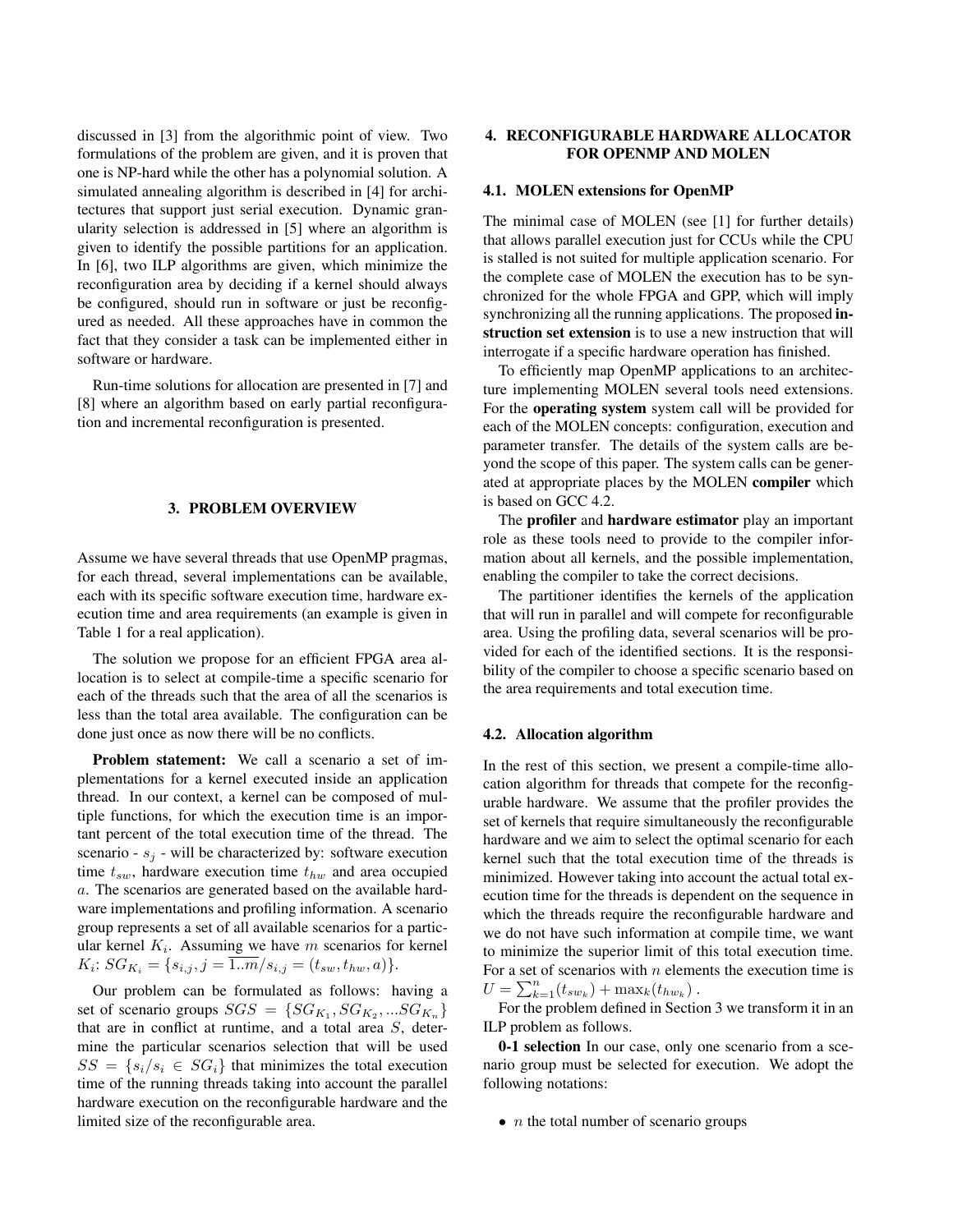

Fig. 1. Speedup compared to software execution

- $m_i$  be the number of scenarios in scenario group i
- $S_{i,j}$  the j-th scenario from scenario group i
- $x_{i,j}$  a boolean variable such that  $x_{i,j} \begin{cases} 0, S_{i,j} \notin SS \\ 1, S_{i,j} \in SS \end{cases}$ .
- $\bullet$  A the total area available

Finding the result set of scenarios is reduced to finding the values for all  $x_{i,j}$ .

The objective function is  $\min(\sum_{i=1}^n (\sum_{j=1}^{m_i} (t_{sw_{i,j}})^*$  $(x_{i,j})$ ) + max $_{i=1}^n(\sum_{j=1}^{m_i} (t_{hw_{i,j}} * x_{i,j}))$ ) which can be simply expressed as:

$$
\min(\sum_{i=1}^{n} \sum_{j=1}^{m_i} (t_{sw_{i,j}} * x_{i,j}) + y)
$$
 (1)

for each i from 1 to n: 
$$
\sum_{j=1}^{m_j} (t_{hw_{i,j}} * x_{i,j}) \leq y \tag{2}
$$

The constraints can be represented as a system of **linear** pseudo-boolean inequalities. The one scenario per scenario group constraint will be expressed for each  $i = 1..n$ as:  $\sum_{j=1}^{m_j} x_{i,j} = 1$ .

The selected scenarios must fit together on the available reconfigurable hardware, thus we have the area constraint:  $\sum_{i=1}^{n} \sum_{j=1}^{m_i} (a_{i,j} * x_{i,j}) \leq A.$ 

#### 5. RESULTS

In this section, we present the results of the algorithm for two case studies: a beamforming application and synthetic results.

The beamforming application idea is to enhance the capabilities of sensors - in our case microphones - by jointly taking the individual signals of multiple sensors into one computation and thereby modify their spatial directivity. The application is composed of two threads: one that computes the signals for each source and one that adjusts the

| Thread         | Scenario  | SW Time | <b>HW</b> Time | Area            |
|----------------|-----------|---------|----------------|-----------------|
|                |           | (ms)    | (ms)           | $\mathscr{D}_o$ |
|                | $s_{1,1}$ | 1635000 |                |                 |
|                |           |         |                |                 |
|                | $s_{1,5}$ | 87325   | 44792          | 81              |
| $\mathfrak{D}$ | $S_{2,1}$ | 1570000 | 0              |                 |
|                |           |         |                |                 |
|                | $s_{2,6}$ | 25      | 13326          | 84              |

Table 1. Scenarios for beamforming applications

parameters of the computation based on the movement of the sources in space. For the computation thread the kernel is the FIR filter, executed in parallel for all the sources. The thread that performs the adjustments has a kernel represented by a matrix multiplication.

The synthetic applications are generated for different numbers of conflicting scenario groups. We analyzed when the number of scenario groups ranges from 2 to 7. For each case, a number of 300 problems were randomly generated, with a number of 2 to 8 scenarios per scenario group and a speedup between 2 and 20. The area used for the hardware scenarios was from 5 to 50 and the total area was proportional to the number of scenario groups. The previous parameters were chosen after analyzing the beamforming applications and various hardware kernels.

We target an **architecture** similar to Xilinx Virtex series, and we assume there is enough local memory on the FPGA so that the kernels can be executed independently without bus conflicts. For the beamforming application, we have implemented and tested each kernel individually using the DWARV tool ([9]). We used Xilinx Virtex II Pro running at 300 Mhz and the hardware designs clocked at 100 Mhz. The results for the whole execution were estimated from the profilling information available.

We compare our algorithm which is denoted in the rest of the section as *ILP* to a simple allocation solution when the total available area is equally divided between running threads - referred to as the *Equal* case and to an adapted version of one of the algorithms proposed in [6] reffered to as *FixRwSW*. The *FixRwSw* algorithm relies just on choosing from a hardware or a software version of the kernel. For all the algorithms we consider the average execution time of all possible schedules - as the threads can execute in different order, and can't be scheduled from the compile time as they may depend on inputs. We also compute the ideal case marked *Ideal* in the graphs. The ideal case represents the minimum time that can be obtained for the best allocation and execution sequence.

The results for the beamforming application are summarized in Figure 1. Our algorithm performs better than both *Equal* and *FixRwSW* and is close to the ideal case. The